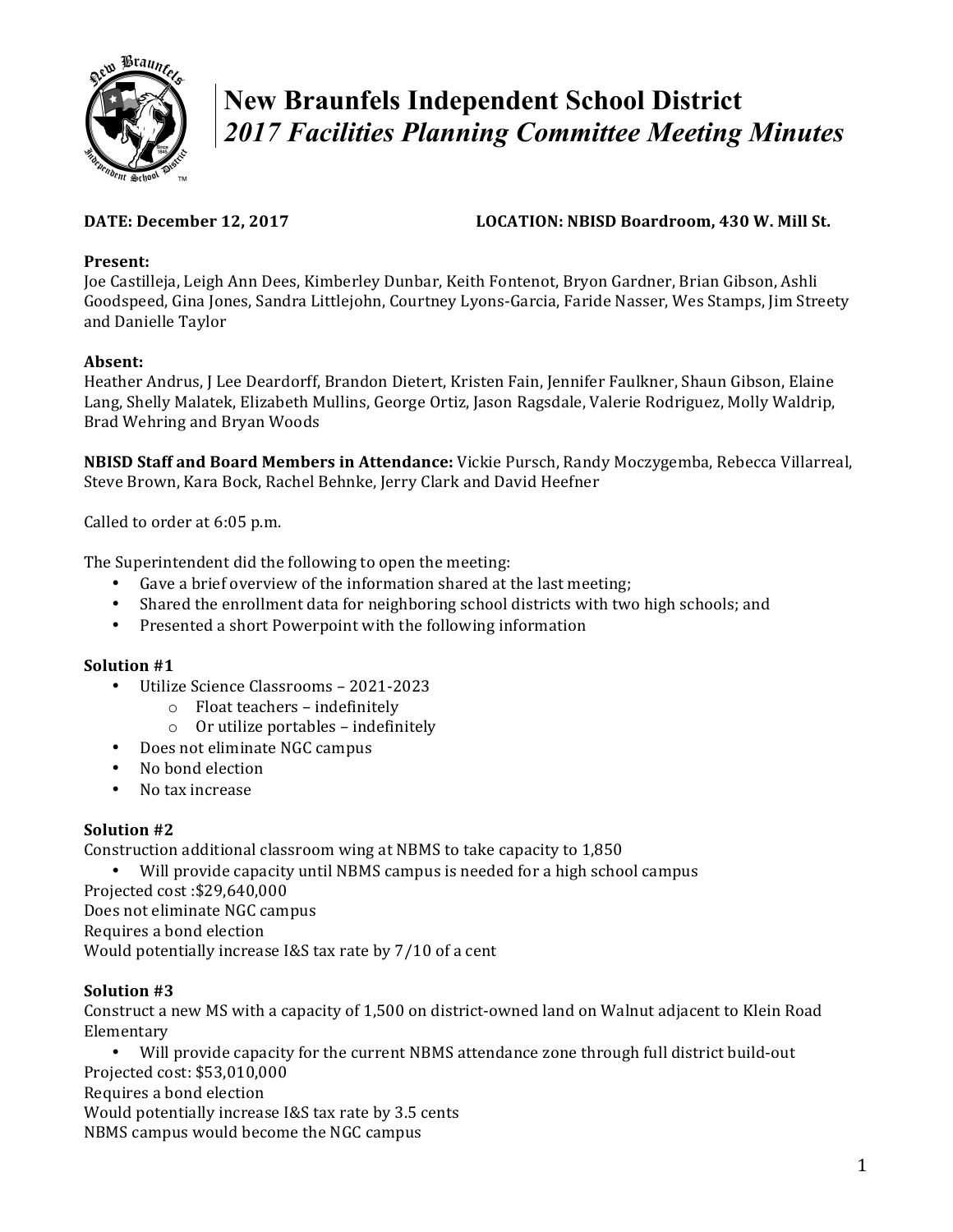#### **NBMS Solution #4**

Complete construction of NBMS to become a 3,200 student capacity high school Move current NBHS to current NBMS Eliminates NGC campus Projected Cost: \$142,650,000 Requires a bond election Would potentially increase I&S tax rate by 10 cents There are potential options to reduce the cost

#### **Questions to be determined**

Capacity and number of middle schools at full build-out to accommodate 4500 students

- $3 1.500$  capacity
- $\bullet$  4 1,200 capacity

Capacity and number of high schools at full build-out to accommodate 6400 students

- $2 3,200$  capacity
- $3 2,200$  capacity

The group gathered and had a discussion to address the questions posed by the Superintendent.

The group presented the following top priorities (in no particular order and it was not unanimous): NGC eliminated (building) Portable Building (temporary only) – not unanimous Yes Bond Election this year (May) – the group is willing to see a tax increase Address Elementary schools Address expanding support services facilities

Superintendent put back on the group what timeline they had in mind and what the order of the priorities was that they presented. Additionally, the administration will need to know the threshold for the amount of debt they felt would be acceptable by them and ultimately the taxpayers.

The group presented the following two options to gather feedback from the administrators in attendance.

#### **Option #1 - Move high school campus to NBMS**

| <b>PROS</b>                                          | <b>CONS</b>                                        |
|------------------------------------------------------|----------------------------------------------------|
| <b>NEW SITE</b>                                      | Transportation concerns for parents (commute is    |
| Revenue for one high school will allow to add        | flip-flopped for parents with new building on      |
| programs and be more cost effective (rather than     | extreme end of district)                           |
| cut programs with 2 smaller high schools)            | Community concern of destroying NGC                |
| Opportunity to expand Ag programs (facility would    | \$100 million+ bond would increase tax rate        |
| be closer)                                           | Lose focused instruction for $9th$ graders (grades |
| Updated and larger Performing Arts Center (950-      | could go down)                                     |
| seat facility)                                       | Unicorn Stadium would be separate from new high    |
| New baseball and softball fields (other athletic     | school campus                                      |
| upgrades as well for a 6A school)                    |                                                    |
| Endorsements easier to offer and more cost           |                                                    |
| effective                                            |                                                    |
| Gets us to nearly to the year 2030 without splitting |                                                    |
| to a second high school                              |                                                    |
| NGC goes away (maximize revenue again with one       |                                                    |
| less campus to operate)                              |                                                    |